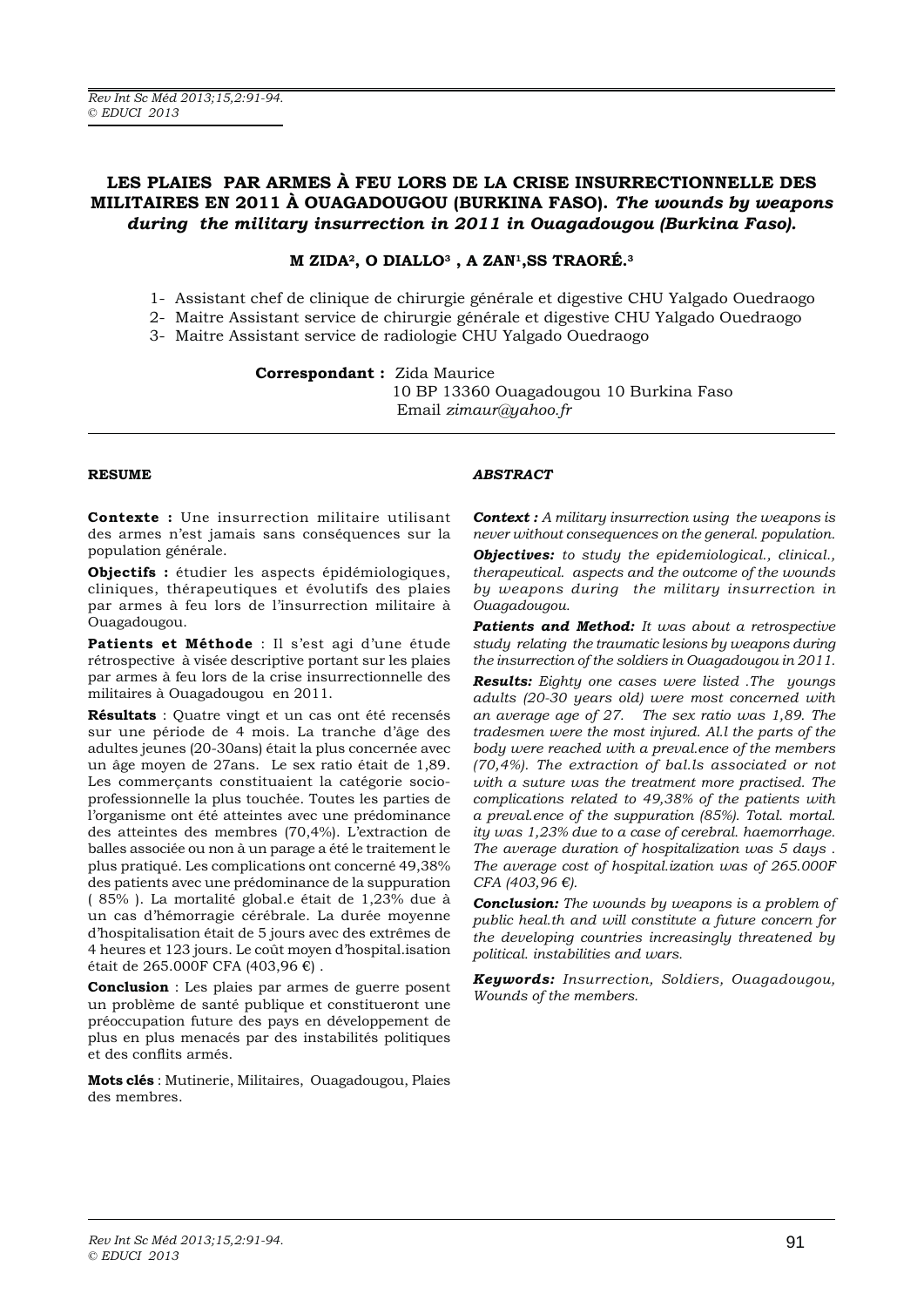#### **INTRODUCTION**

Le Burkina Faso, longtemps considéré comme un havre de paix, a été après le printemps arabe secoué par une crise socio politique marquée par une insurrection militaire dans plusieurs villes du pays dont la capital.e Ouagadougou occasionnant des blessés par armes de guerre au sein de la population. Bahebeck<sup>3</sup> et al. en 2005 au Cameroun ont noté que les répressions militaires qui ont suivi la crise politique opposant le Nord anglophone et le Sud francophone ont entrainé des plaies des membres, de l'abdomen et cranio cérébral.es dans respectivement 63%, 18% et 12%. Ayité<sup>2</sup> et al. au Togo en 1996 dans un contexte post électoral. marqué par des troubles sociopolitiques réprimés par l'armée, retrouvaient 36% de lésions extra abdominal.es par armes à feu.

Cette situation inédite nous a incité à étudier les aspects épidémiologiques, cliniques, thérapeutiques et pronostiques des plaies par armes de guerre lors de la crise insurrectionnelle qui a eu lieu au Burkina en 2011.

#### PATIENTS ET METHODE

Il s'est agi d'une étude rétrospective portant sur les patients victimes de plaies par arme à feu lors de l'insurrection militaire de Mars à Juin 2011 reçus aux services des urgences du CHU Yalgado Ouédraogo, du CHU Pédiatrique Charles De Gaulle, du Centre Médical. avec Antenne chirurgicale de Pissy, du secteur 30 et de Paul VI. Pour chaque patient les éléments suivants ont été pris en compte : l'état civil, le délai de consultation, les signes cliniques et paracliniques, le traitement et l'évolution. Au total, 81 patients ont été retenus.

#### **RESULTATS**

En 4 mois, nous avons recensé 81 cas de traumatisme par armes de guerre aux urgences des différents services de chirurgie dont 24 cas en Mars, 56 en Avril et 01 en Mai et Juin. L'âge moyen des patients était de 27 ans avec des extrêmes de 11 mois et 63 ans. Il y'avait 53 hommes  $(65,4\%)$  et 28 femmes  $(34,6\%)$  soit un sex ratio de 1,89. La répartition des patients selon la profession a été représentée dans le tableau I. Quarante deux patients (51,9%) ont consulté après la 6<sup>e</sup> heure. Le délai moyen de consultation était de 10 heures avec des extrêmes de 15 minutes et 16 jours. Les patients ont été atteints à leur domicile pendant le sommeil dans 46 cas (56,8%), à leur domicile en état de veille dans 13 cas (16%), dans la rue dans 18 cas (22,2%) et sur leur lieu de travail dans 4 cas (5%).

Soixante patients  $(74,1\%)$  vivaient à proximité d'un camp militaire.

TableauI: Répartition des patients selon la profession

| Profession    | n  | $\frac{0}{0}$ |
|---------------|----|---------------|
| Commerçant    | 33 | 41,3          |
| Elève         | 21 | 26,3          |
| Ménagère      | 12 | 15            |
| Militaire     | 6  | 7,5           |
| Etudiant      | 4  | 5             |
| Fonctionnaire | 5  | 6,2           |
| Total.        | 81 | 100           |

Les sapeurs-pompiers ont assuré l'évacuation dans 29 cas (35,8%), l'ambulance dans 12 cas  $(14,8\%)$  et, de facon directe, par le patient luimême dans 40 cas (49,4%).

Les signes fonctionnels à l'entrée étaient représentés par la douleur dans 81 cas (100%), l'hémorragie dans 79 cas (97,5%) et l'impotence fonctionnelle absolue dans 43 cas (53,1%).

A l'admission les patients étaient en mauvais état général. dans 4 cas (4,9%) et le score de Glasgow était inferieur à 9 dans 4 cas.

La répartition des patients en fonction de l'atteinte topographique a été représentée dans le tableau n° II. Soixante neuf patients  $(85,2\%)$ présentaient un orifice d'entrée seul et 10 patients  $(10,3\%)$  les 2 orifices. Soixante dix patients (86,4%) ont bénéficié d'une radiographie, osseuse (65 cas), pulmonaire (10 cas) et abdomen sans préparation (5 cas).

| <b>Tableau II</b> : Répartition des patients en fonction |
|----------------------------------------------------------|
| de l'atteinte topographique                              |

| ac I attentic topographique |                |               |
|-----------------------------|----------------|---------------|
| Topographie                 | n              | $\frac{0}{0}$ |
| Membre inferieur            | 42             | 51,8          |
| Membre supérieur            | 15             | 18,5          |
| Thorax                      | 10             | 12,3          |
| Crane                       | 5              | 6,2           |
| Abdomen                     | 5              | 6,2           |
| Face                        | $\overline{2}$ | 2,5           |
| Cou                         | $\mathcal{P}$  | 2,5           |
| Total.                      |                | 100           |

Ces radiographies ont permis de mettre en évidence des balles ou leurs éclats dans 55 cas et des fractures dans 5 cas. L'échographie prescrite chez 01 patient a révélé un hématome retrocaecal. et le scanner réalisé chez 4 patients a révélé 2 cas de contusion cérébrale, 01 cas d'hématome extradural. et 1 cas d'hématome sous dural. La répartition des différentes lésions observées a été représentée dans le tableau III.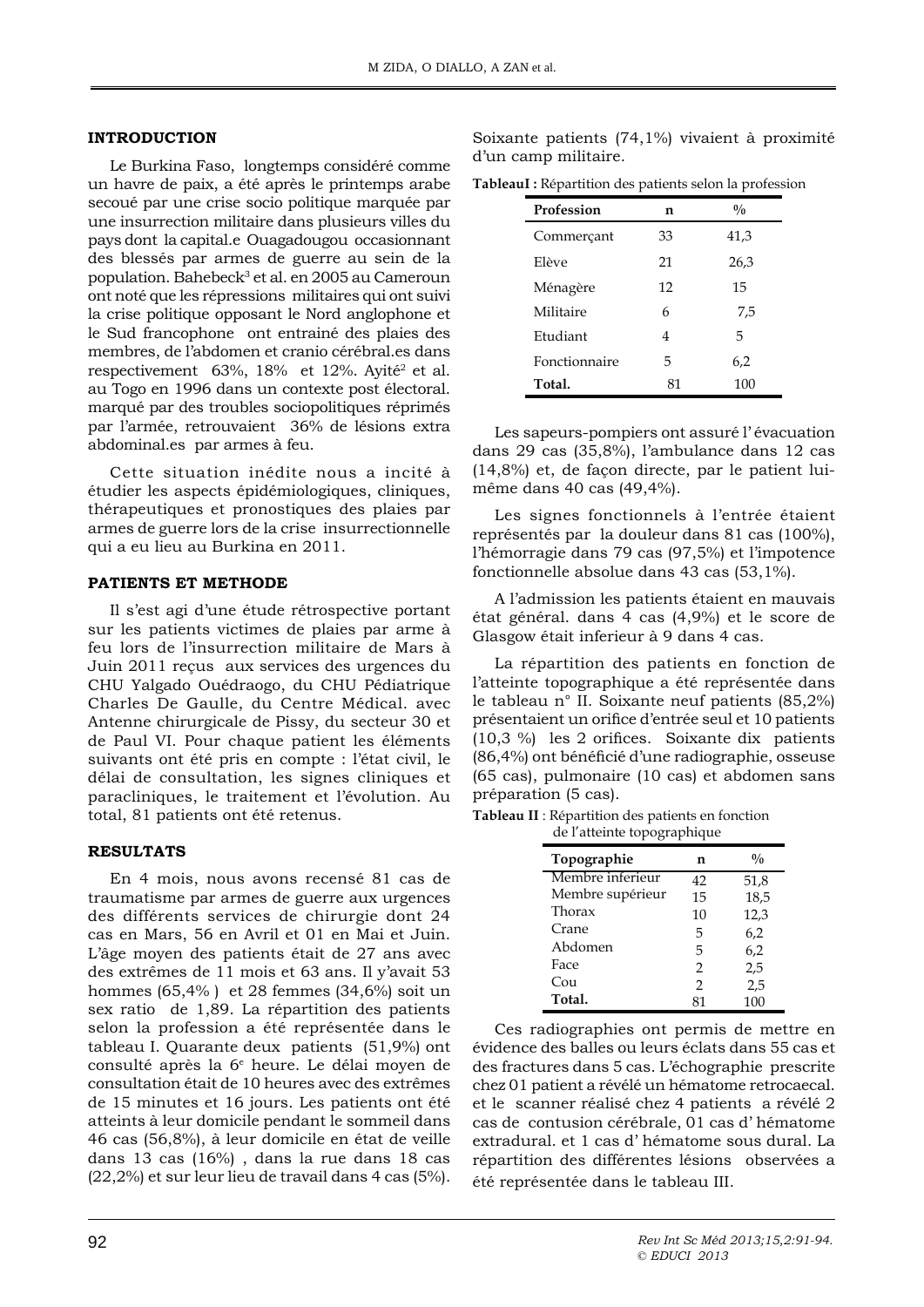| Tableau III: Répartition des différentes lésions observées |
|------------------------------------------------------------|
|------------------------------------------------------------|

| Lésions                      | n             | $\frac{0}{0}$ |
|------------------------------|---------------|---------------|
| Plaie abdominal.e pénétrante | 4             | 4,93          |
| Hémothorax                   | 5             | 6,17          |
| Hématome extradural.         | 1             | 1,23          |
| Hématome sous dural.         | 1             | 1,23          |
| Hémorragie cérébral.e        | $\mathcal{P}$ | 2,46          |
| Fractures ouvertes           | 5             | 6,17          |
| Plaies délabrantes           | 2             | 2,46          |
| Plaies simples               | 61            | 75,30         |
| Total.                       | 81            | 100           |

Le délai moyen de prise en charge était de 6 heures avec des extrêmes de 20 minutes et 4 jours.

Soixante quinze patients ont bénéficié d'une perfusion avec des solutés, 01 patient a été transfusé, une antibioprophylaxie et un traitement antalgique ont été faits dans respectivement 50 et 81 cas. Tous les patients ont bénéficié de la sérothérapie et de la vaccination anti tétanique. La répartition des patients en fonction du traitement chirurgical. a été représentée dans le tableau IV. Pendant la laparotomie exploratrice, il a été noté 2 plaies du grêle qui ont été prises en charge par suture dans 1 cas et résection anastomose dans l'autre. Il y a eu égal. ement dans 2 cas une plaie du colon sigmoïde qui ont été traités par sigmoidostomie avec rétablissement secondaire de la continuité.

Tableau IV : répartition des patients en fonction du type de traitement chirurgical.

| Traitement chirurgical.       | Fréquence | $\frac{0}{0}$ |
|-------------------------------|-----------|---------------|
| attouchement                  |           | 8,6           |
| Extraction de balles + parage | 50        | 61,7          |
| Laparotomie exploratrice      |           | 4,9           |
| Parage + fixateur externe     | 3         | 3,7           |
| parage simple                 | 8         | 9,9           |
| Parage +Plâtre                |           | 2,5           |
| drainage thoracique           | 5         | 6,2           |
| crâniotomie                   |           | 2.5           |

Quarante complications ont été notifiées soit 49,4% à type de suppuration dans 34 cas (85%) de lâchage de suture dans 4 cas (12,5%), de thrombophlébite et gangrène de jambe dans 1 cas chacun. La gangrène a entrainé une amputation de jambe. Un cas de décès (1,23%) a été noté et était du à une hémorragie cérébral.e. La durée moyenne d'hospital.isation était de 5 jours avec des extrêmes de 4 heures et 130 jours.

Le coût moyen d'hospital.isation a été de 265 000 FCFA (403,96 €) par patient avec des extrêmes de 37000 FCFA (56,40€) à 1850000 FCFA (2820,12 $\varepsilon$ ). Seize patients (19,75%) ont déclaré avoir été remboursés partiellement à hauteur de 10 à 23% de leurs frais médicaux.

Soixante dix huit patients soit 96,28% ont présenté des séquelles psychiques à type de cauchemars, d'insomnie, de pal.pitations et de panique inexpliquée. Les séquelles esthétiques ont concerné 13 patients (16,04%) surtout à type de cicatrice disgracieuse. La répartition des patients en fonction des séquelles physiques a été représentée dans le tableau V.

Tableau V: Répartition des patients en fonction des séquelles physiques invalidantes

|                                              |            | N=51                              |
|----------------------------------------------|------------|-----------------------------------|
| Séquelles physiques<br>invalidantes          | Fr*        | $(0, 0)$ **                       |
| Raideur articulaire                          | 10         | 19.6                              |
| Arthrose post traumatique                    | 12         | 23,52                             |
| Déficience mental.e                          | 3          | 5,8                               |
| Laxité ligamentaire chronique                | 9          | 17,64                             |
| algoneurodystrophie<br>$\sqrt{1 + \epsilon}$ | 17<br>44T/ | 33,33<br>$\overline{\phantom{a}}$ |

\* Fréquence \*\* Fréquence relative

## **COMMENTAIRES**

En 4 mois, dans les services d'urgences de Ouagadougou, 81 plaies par arme à feu ont été recensées suite à l'insurrection militaire dans la ville. L'importance des plaies par arme à feu a été notée par Bahebeck<sup>3</sup> et al. au Cameroun en 2005, suite à des manifestations civiles réprimées par l'armée : 286 cas en 5 ans, soit une moyenne de 57,2 cas par an. Le nombre de cas a été sous estimé dans notre série du fait de la non prise en compte des plaies par arme à feu dans les autres grandes villes du Burkina Faso durant la même période et les blessés qui ont consulté dans les cliniques privées. Le jeune âge des patients (âge moyen de 27 ans) et la prédominance masculine, notés dans notre série est conforme aux données de nombreux auteurs<sup>2,3,9</sup>. La transformation de la mutinerie en pillage expliquerait que les commerçants (41,3%) soient les cibles privilégiés. Dans 56,8 % des cas, les victimes ont été atteintes à domicile la nuit pendant leur sommeil. Nos résultats sont différents de ceux de la plupart des auteurs qui ont notés des plaies par arme à feux au cours de la répression des manifestations par les militaires, des guerres civiles, des agressions par les bandits armés<sup>2,3,9,11</sup>.

Le déroulement des mutineries la nuit et le couvre feu imposé à la population expliqueraient en partie cette différence avec les autres auteurs. Dans notre série 74,1 % de nos blessés habitaient aux alentours d'une base militaire. Nos résultats sont conformes à ceux de Bowyer<sup>4</sup> et al. en Afghanistan qui ont noté que 70,36 % des victimes habitaient aux al.entours d'un camp militaire. La consultation a été tardive dans notre série : 51,9